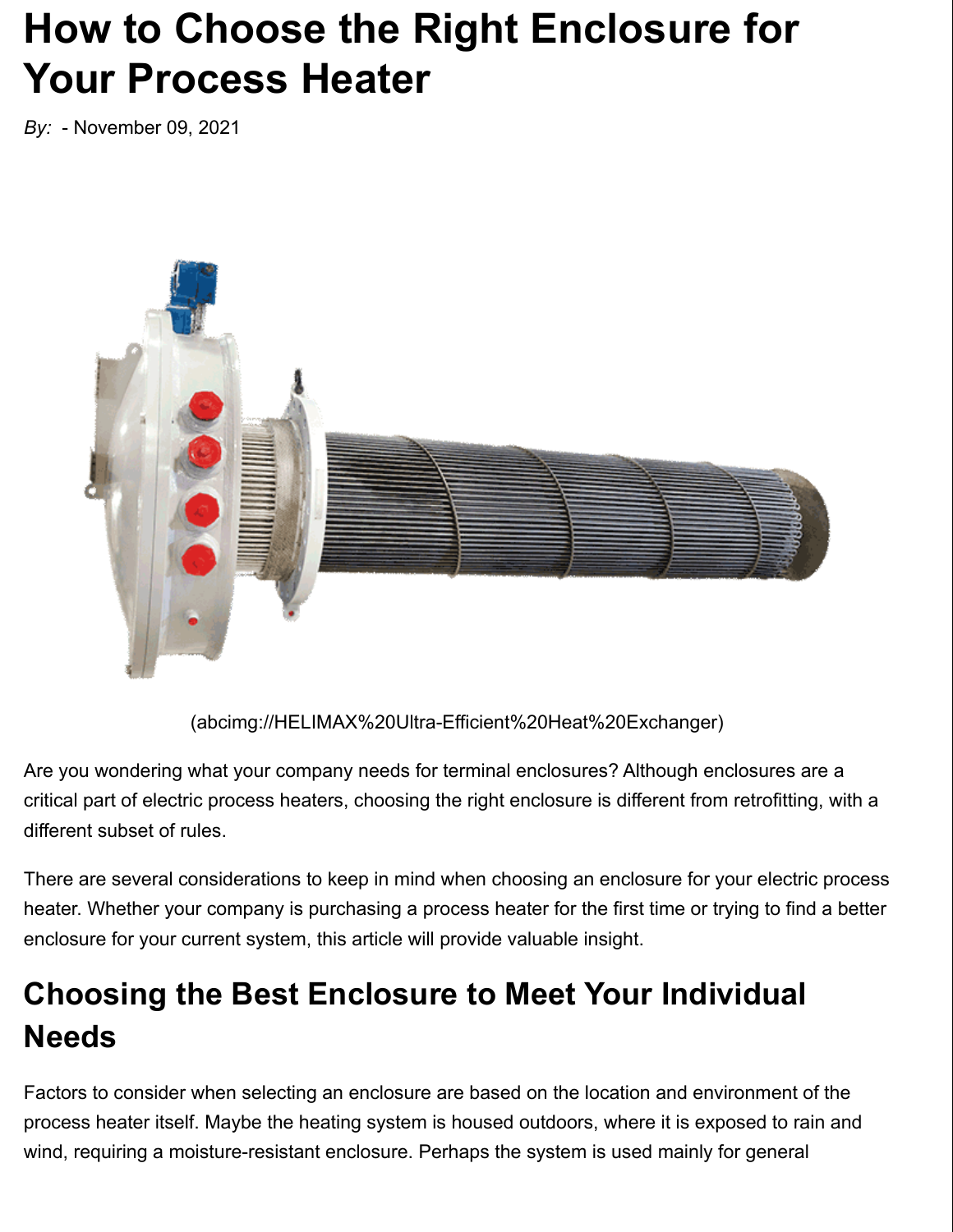purposes and located in a protected location indoors, with nothing else around it. If the area around the process heater is a hazardous location, then a specific type of enclosure will be needed to prevent an explosion.

When deciding which enclosure to choose for your electric process heater, the appropriate solution for your system will be dependent on the heater's environment and intended application. Depending on the installation environment, the correct enclosure will be different.

### **Questions About the Process Heater Environment**

Here are some important questions to ask yourself about the environment surrounding the process heater:

- Where will the process heater be located? Indoors or outdoors?
- Is the system exposed to wind, rain and sun?
- If outdoors, is the heater in an area that also has flammable and explosive gases present?
- What are the minimum and maximum temperature extremes specific to the process heater's location (indoors or outdoors)?
- What are the site's government installation requirements?
- What are your company's safety requirements?

## **Compliance and Safety Considerations for Selecting the Optimal Enclosure**

Compliance and safety are two of the most significant factors to consider when choosing the proper enclosure for a particular process heater. All compliance discussions are, in the end, safety discussions, as opposed to product performance requirements evaluating whether a system will hold up and perform under stress (for example, in elevated temperature).

Certain enclosure characteristics can improve performance in several specific ways.

For cooling devices, such as an air conditioner, the addition of sunshades can limit solar gain on the enclosure. Rain shields can be added if driving wind-force rains are a concern or if a process heater is located in an area where hurricanes are common. Rain shields are considered uncommon in the field.

In short, the size of the enclosure determines its ability to dissipate heat and plays a role in how well the terminal enclosure performs under stress.

Worst-case scenario, a customer has chosen the wrong enclosure, for whatever reason. Whether the system is indoors or outdoors, multiple things can go wrong.

Installing a general-purpose indoor enclosure outside in the rain, for example, can cause the heater to be polluted by water and dust, leading to rapid failure of the heater. Proper maintenance and protection of any electrical process heater are crucial; for instance, if that same system is located inside a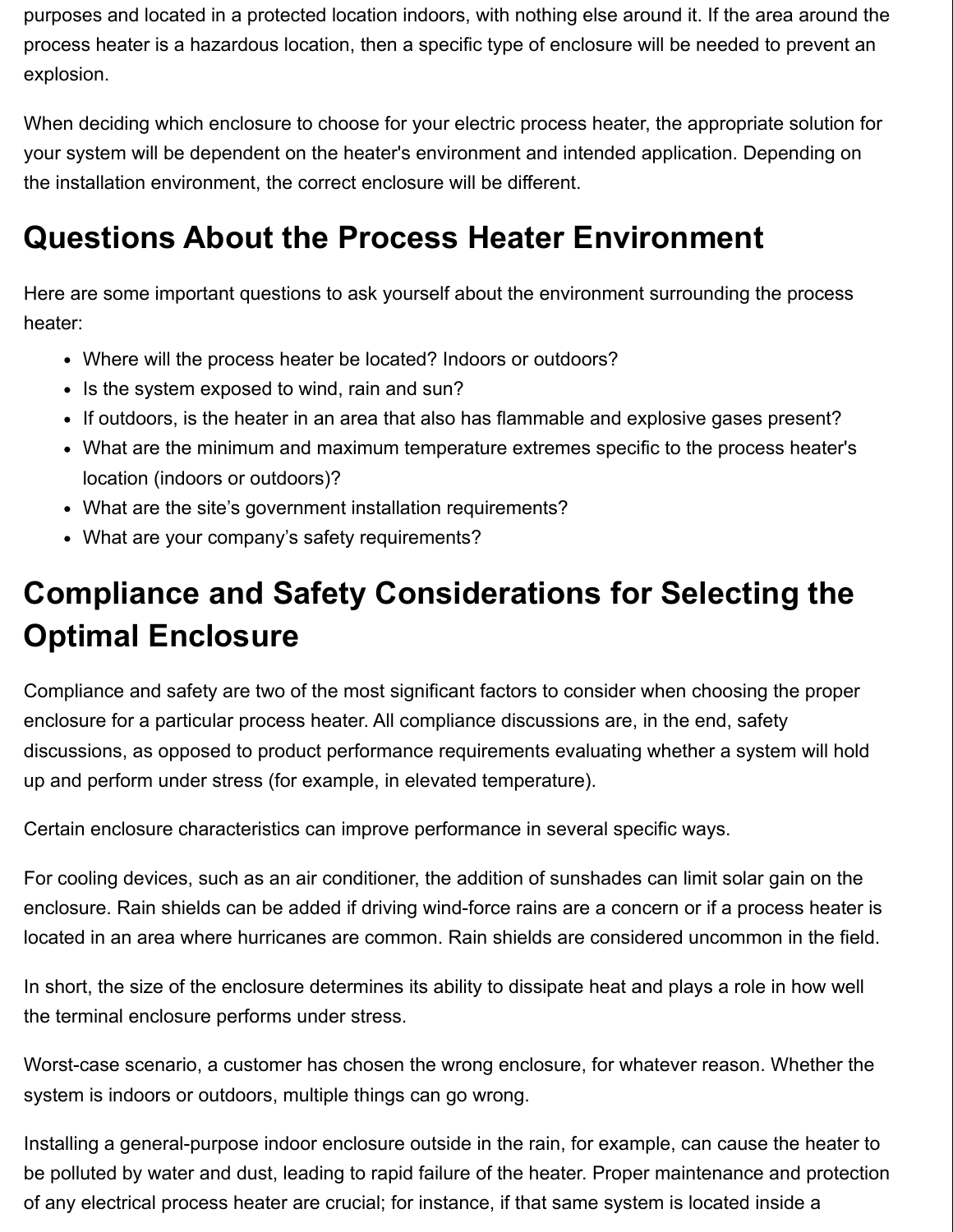building containing combustible material, the risk of potential arc could be a catalyst for a major explosion.

It is important to note that, unlike many industries where dangerous equipment is clearly labeled, if an electric process heater is malfunctioning, the potential for explosion may not be obvious, since explosive gases are not visible to the naked eye.

This has been an issue for the industry in the past, specifically in granaries, sugar factories, etc., with high dust production. After an explosion at a sugar factory in Chicago, it was clear that taking dust production into account was essential for proper maintenance of any commercial electric process heater.

#### **Advantages of Choosing the Right Enclosure**

Conversely, as opposed to choosing the right enclosure to avoid adverse outcomes, such as explosion, non-compliance and other safety concerns, selecting the proper enclosure offers several benefits, including measurable gains in cost and efficiency.

Obtaining a higher rating may result in increased cost but also increase cost-efficiency.

Suppose the particular heater requires the installation of a hazardous location enclosure. In that case, it will increase the enclosure cost substantially, whereas systems that need moisture-resistant or general-purpose enclosures will cost less.

Specific enclosures have third-party approval; for example, hazardous locations are labeled as CSA. Under certain circumstances, Watlow can put NEMA on enclosures if such a label is required according to agency approval.

To avoid unnecessary costs to the customer, it is important to understand what is actually needed for each individual client, as opposed to limiting the scope to only what is required.

Oftentimes, customers are already looking for a specific solution. It is crucial, therefore, to find out what each client needs to achieve those solutions. If a U.S.-based company is producing a product locally, it must also comply with OSHA requirements.

On the other hand, installation in the European Union entails other specific certification needs based on the location of installation. If customers are informed on which standards are required to meet those certifications, that can be helpful. If not, details of installation location are needed to comply with all local regulations.

Most energy customers will have all of that information laid out in the specifications already. Smaller individually-run operations may need additional assistance in this regard.